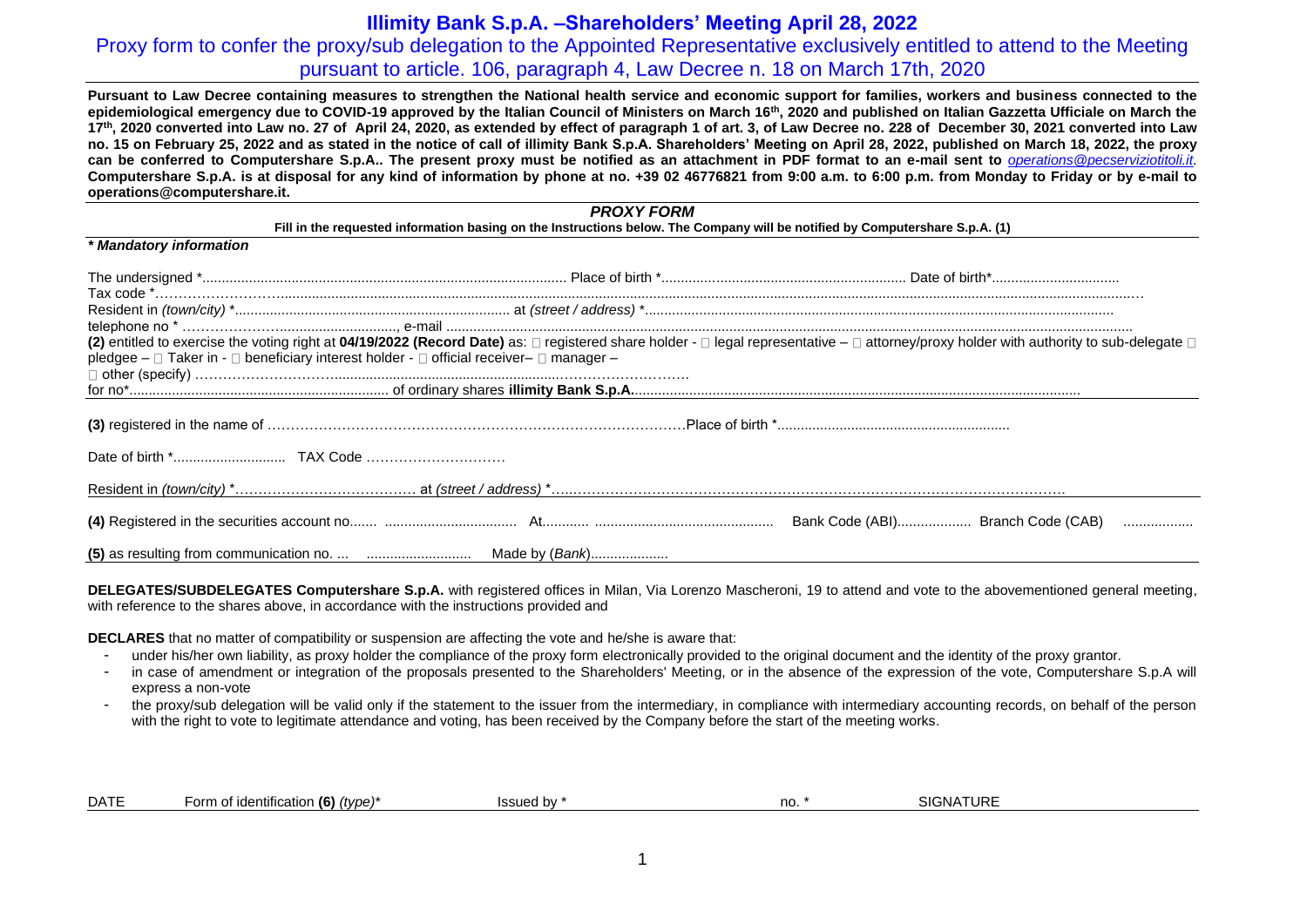Proxy form to confer the proxy/sub delegation to the Appointed Representative exclusively entitled to attend to the Meeting pursuant to article. 106, paragraph 4, Law Decree n. 18 on March 17th, 2020

### *VOTING INSTRUCTION*

### *WARNING*

*This voting instructions form could be amended to include any proposal of resolution and/or vote on the items on the agenda that were presented by shareholders until April 12, 2022; in this event, the voting instruction will be dispatched by April 13, 2022, including the new proposals, in line with the notice of call*

The undersigned *(7)*

**INSTRUCTS** the Appointed Representative to vote at the above indicated shareholders' meeting as follow *(8)*

| <b>RESOLUTIONS TO BE VOTED (9)</b> | <b>VOTING</b>      |
|------------------------------------|--------------------|
|                                    | <b>INSTRUCTION</b> |

### **ORDINARY SESSION**

| (0010) | . illimity Bank S.p.A.'s Separate Financial Statements as at 31 December 2021. Presentation of the consolidated financial<br>statements of illimity Bank S.p.A. as at 31 December 2021. Presentation of the consolidated non-Financial statement as at<br>31 December 2021. Resolutions pertaining thereto and arising therefrom. |  |  |
|--------|-----------------------------------------------------------------------------------------------------------------------------------------------------------------------------------------------------------------------------------------------------------------------------------------------------------------------------------|--|--|
|        | <b>Section A</b> – vote for resolution proposed by the Board of Directors (9)                                                                                                                                                                                                                                                     |  |  |

| (0020) | 2. Allocation of profits of the year closed at 31 December 2021. Resolutions pertaining thereto and arising therefrom. |                          |  |
|--------|------------------------------------------------------------------------------------------------------------------------|--------------------------|--|
|        | Section $A$ – vote for resolution proposed by the Board of Directors (9)                                               | $\overline{\phantom{a}}$ |  |

| (0030) | 3. Report on remuneration policy, also pursuant to article 123-ter of Italian Legislative Decree no. 58/1998. Resolutions<br>pertaining thereto and resulting therefrom. |  |  |
|--------|--------------------------------------------------------------------------------------------------------------------------------------------------------------------------|--|--|
|        | $\frac{1}{2}$ <b>Section A</b> – vote for resolution proposed by the Board of Directors (9)                                                                              |  |  |

| (0040) | 4. Report on compensation paid pursuant to article 123-ter of Italian Legislative Decree no. 58/1998. |  |  |
|--------|-------------------------------------------------------------------------------------------------------|--|--|
|        | $\vert$ <b>Section A</b> – vote for resolution proposed by the Board of Directors (9)                 |  |  |

### **5. Appointment of the corporate bodies.**

| (0050) | 5.1 Determination of the total number of members of the Board of Directors for the period 2022-2024. Resolutions pertaining<br>thereto and resulting therefrom. |  |  |
|--------|-----------------------------------------------------------------------------------------------------------------------------------------------------------------|--|--|
|        | <b>Section A</b> – vote for resolution proposed by the Board of Directors (9)                                                                                   |  |  |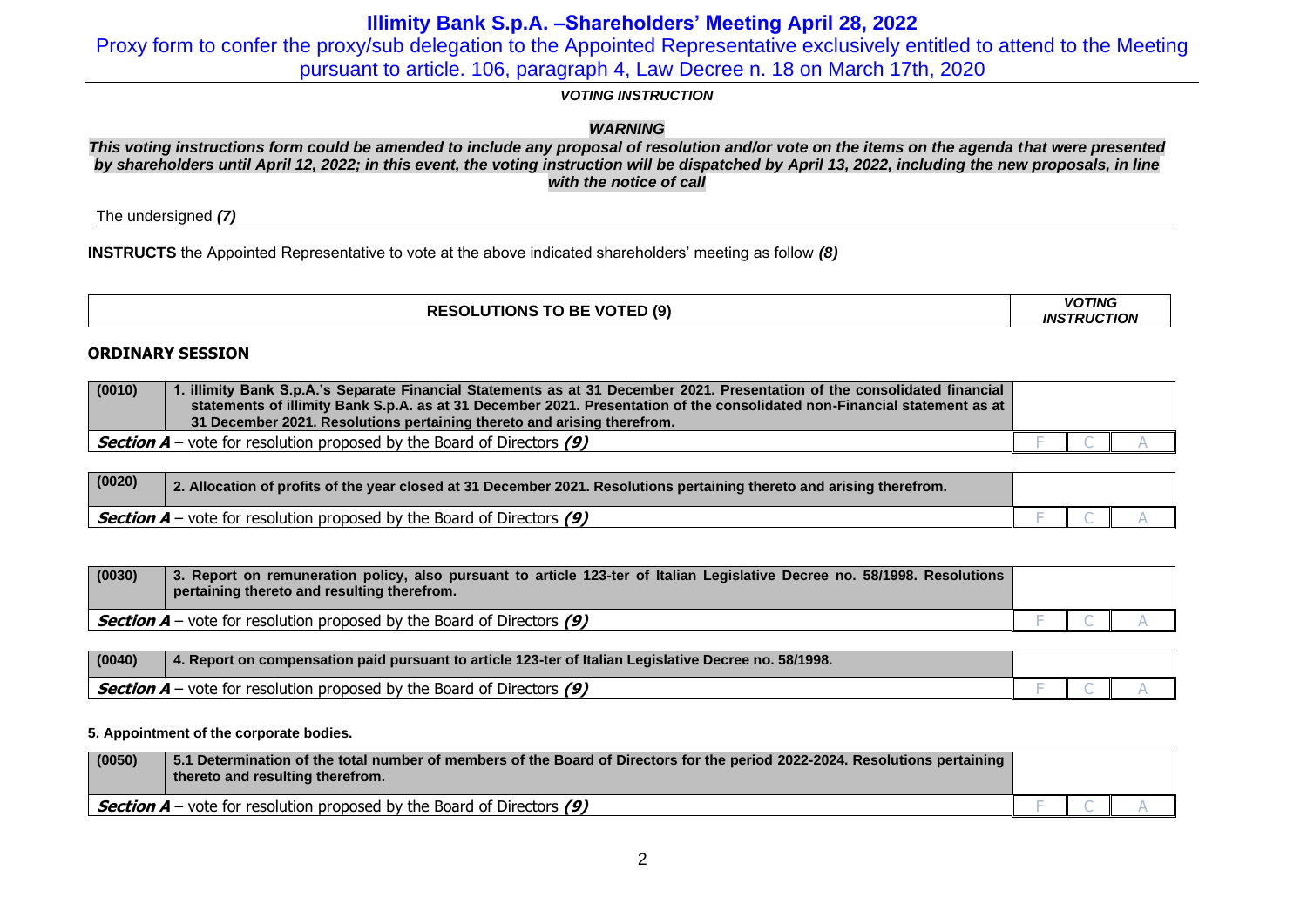Proxy form to confer the proxy/sub delegation to the Appointed Representative exclusively entitled to attend to the Meeting pursuant to article. 106, paragraph 4, Law Decree n. 18 on March 17th, 2020

| (0060) | 5.2 Appointment of the members of the Board of Directors who are not also members of the Audit and Internal Control<br>Committee. Resolutions pertaining thereto and resulting therefrom. |  |  |
|--------|-------------------------------------------------------------------------------------------------------------------------------------------------------------------------------------------|--|--|
| (12)   | Section A - vote For the list (motion) with the number to be fill in the side box or vote Contrary/Abstention to all lists (motions)                                                      |  |  |

| (0070) | 5.3 Appointment of the members of the Audit and Internal Control Committee. Resolutions pertaining thereto and resulting<br>therefrom. |  |  |
|--------|----------------------------------------------------------------------------------------------------------------------------------------|--|--|
| (12)   | Section A – vote For the list (motion) with the number to be fill in the side box or vote Contrary/Abstention to all lists (motions)   |  |  |

| (0080) | 5.4 Determination of the compensation of the members of the Board of Directors who are not also members of the Audit and<br>Internal Control Committee. Resolutions pertaining thereto and resulting therefrom. |  |  |
|--------|-----------------------------------------------------------------------------------------------------------------------------------------------------------------------------------------------------------------|--|--|
|        | $\frac{1}{2}$ <b>Section A</b> – vote for resolution proposed by the Board of Directors (9)                                                                                                                     |  |  |

| (0090) | 5.5 Determination of the compensation of the members of the Audit and Internal Control Committee. Resolutions pertaining<br>thereto and resulting therefrom. |  |  |
|--------|--------------------------------------------------------------------------------------------------------------------------------------------------------------|--|--|
|        | <b>Section A</b> – vote for resolution proposed by the Board of Directors $(9)$                                                                              |  |  |

| (0100)                                                                   | 6. Amendments to the Regulations governing general meetings. Resolutions pertaining thereto and arising therefrom. |  |  |
|--------------------------------------------------------------------------|--------------------------------------------------------------------------------------------------------------------|--|--|
| Section $A$ – vote for resolution proposed by the Board of Directors (9) |                                                                                                                    |  |  |

| Derivative action against Directors                                                                                                                                                                                                            |  |  |  |  |  |
|------------------------------------------------------------------------------------------------------------------------------------------------------------------------------------------------------------------------------------------------|--|--|--|--|--|
| Vote for proposed derivative action pursuant art. 2393, subsection 2, of Italian civil code upon approval of the annual financial<br>statements (If no voting instruction are indicated, the Appointed Representative will vote $C$ – against) |  |  |  |  |  |

DATE SIGNATURE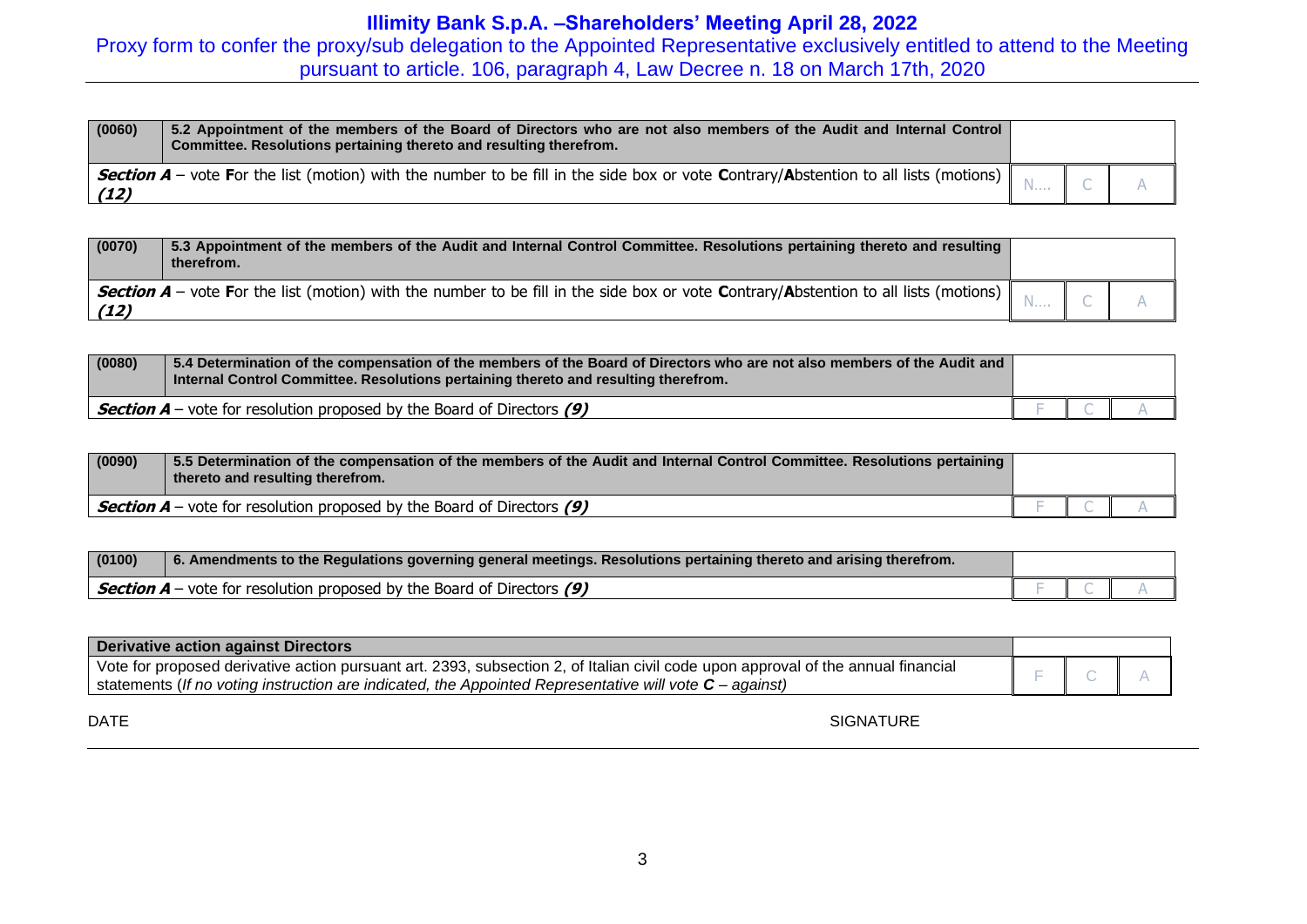## **Illimity Bank S.p.A. –Shareholders' Meeting April 28, 2022** Proxy form to confer the proxy/sub delegation to the Appointed Representative exclusively entitled to attend to the Meeting pursuant to article. 106, paragraph 4, Law Decree n. 18 on March 17th, 2020

### *Instructions for filling in and submitting the form*

This form could be updated and integrated if the Company receives requests for integrations or proposals pursuant to art. 126-bis of the TUF (where applicable) or individual resolution proposals relating to the items on the agenda, as provided in the notice of call of the Shareholders' Meeting, respectively, in the paragraphs "**Right to request additional items to the agenda and propose new resolutions** " and " **Right to request individual resolutions**".

- *1. The Proxy form must be notified to the Company (together with a valid ID document and, in case, the documentation providing proof of the signatory power) via the Appointed Representative together with the Voting Instructions reserved to him within April 27, 2022, h. 12:00 p.m., using one of the following methods:*
	- *1) Registered Email Holders (PEC): as an attachment document (PDF format) sent to [operations@pecserviziotitoli.it](mailto:operations@pecserviziotitoli.it) in the event that the Proxy Grantor (as Individual or as Legal Entity) is a Registered Email Holder.*
	- *2) Digital Signature Holders (FEA): as an attachment document with digital signature sent to [operations@pecserviziotitoli.it](mailto:operations@pecserviziotitoli.it) in the event that the Proxy Grantor (as Individual or as Legal Entity) is a Digital Signature Holder.*
	- *3) Common Email address Holders: as an attachment document (PDF format) sent to [operations@pecserviziotitoli.it.](mailto:operations@pecserviziotitoli.it) In this case the hard copy of the proxy shall be sent via ordinary mail service to Computershare S.p.A. in Lorenzo Mascheroni Street, 20145 Milan (MI), Italy;*

### *The use of different email address than those mentioned above or a delay respect to the deadline, as well as the only use of ordinary mail service, will not ensure the correct submission of the proxy.*

- *2. Specify the capacity of the proxy signatory and, where applicable, attach documentary proof of his power.*
- 3. *To be completed only if the registered shareholder is different from the proxy signatory; mandatory indications on relevant personal details must be included.*
- *4. Provide the securities account number, Bank Codes and Branch Codes of the Depository, or in any case its name, available in the securities account statement.*
- *5. Reference to the communication made by the intermediary and its name.*
- *6. Provide details of a valid form of identification of the proxy signatory.*
- *7. Provide the name and surname of the signatory of the Proxy form and Voting instructions.*
- 8. In accordance with art. 106 DL 17.3.2020 no. 18, the exclusive appointed representative may receive sub-delegations, but it is liability of the proxy holder to provide appropriate *voting instruction accordingly to the instructions submitted by the original proxy grantor.*
- 9. The resolutions proposed to the shareholders' meeting, which are briefly referred to herein, are reported in the Reports published on the company website ["www.illimity.com"](http://www.illimity.com/) *Computershare S.p.A., as Appointed Representative, has not personal interest or on behalf of third party in the proposals mentioned, however, in the event of unknown circumstances or in the event of amendment or integration to the motion presented to the meeting, Computershare does not intend to vote in a manner incompatible with the instructions received in Sections A and C.*

*The vote is expressed by ticking the relevant box between the following: F (for), C (against) or A (abstention).*

- *10. There is the Section A2 to receive instructions when an alternative, complementary or additional resolution to the motion proposed by the Board of Directors had been presented*  and published pursuant to art. 126-bis of the TUF, within the term and in the cases provided. The Appointed Representative shall vote on each motion in accordance with the *instructions and the delegating party shall give instructions consistent with the type of proposals (alternative or complementary) published.*
- *11. In the absence of a proposal from the Board of Directors or other proposal published subsequently and reported in the instruction form, the Appointed Representative will be called to approve a proposal from those presented at the meeting by the President on behalf of the proposing subjects. Therefore, the voting instructions are collected by the Appointed Representative in Section C as the only expression of vote on the proposals presented by the subjects indicated therein. The voting instructions provided in relation to the different characteristics of the proposers indicated in Section C may also be identical to each other but bind the Appointed Representative to cast the vote only if the proposer has the characteristics indicated in the correspondent instruction. In the case of several proposals submitted by various subjects holding minority interests not previously disclosed and not reported in the instruction form, the Appointed Representative will not be able to cast any vote.*
- *12. Indicate the number of the list or the proposal (as provided on the Company website) that you want to vote "for" or indicate your preference to vote against (C) or to abstain (A) which will apply to all lists/proposals. If only one list/proposal is presented, the voting instructions will relate to that one.*